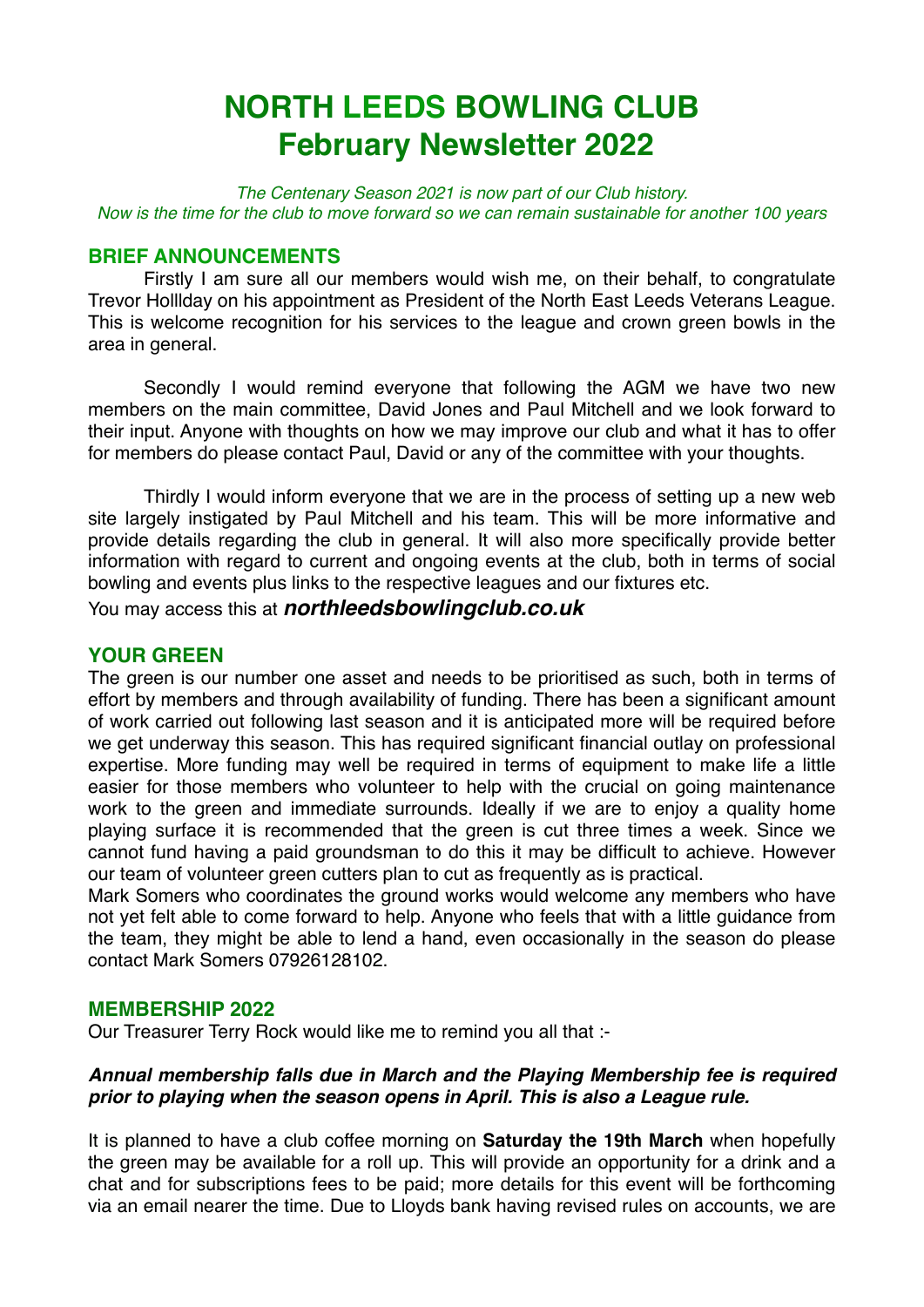having to move to a new business account. This is in process and hopefully will be in place before the date when subscription are due. We are aware many members prefer to pay via direct transfer to our account. As soon as a new Bank Code, Account Number reference etc are confirmed by Lloyds we will of course advise all members via an e-mail.

For those few who were not at the AGM last November I would bring to your attention that those members who were in attendance proposed and approved the raising of the annual full Playing Subscription from £45 to £60. This was seen as a small way to ease the existing increased costs of running the club and take into account the short fall in income from membership and events over the last two Covid disrupted seasons.

No increase to social membership fee was proposed.

It was further proposed and agreed that new playing members for the coming season, plus those who joined at the back end of last season, would be offered a reduced introductory fee. So for the 2022 season subscriptions will be:-

## **Full Playing Membership £60 Introductory Playing Membership £30 for one year Junior Playing Membership remains £15 free first year Social Membership remains £15**

*One of the very best ways members could help the club without additional cost or physical endeavour on their part would be to make a concerted effort to introduce new members to our game and to the club.* New members, particularly playing members, would in turn then help our funds but also gain in physical fitness and good fellowship themselves.

## **SOCIAL BOWLING & PRACTICE SESSIONS**

We would hope that this more social element at the club may be stepped up this coming summer. Monday afternoons will be particularly aimed at social bowling with help and guidance being provided to prospective new members by more experienced current members. It is also anticipated that the regular Tuesday morning practise sessions will continue.

There is further more an intention to provide at least one social bowling event per month across the season, largely on Sundays but also some mid week events as well.

I would also remind social bowlers that there will be more access available to the green on Saturdays and Thursdays now that we are only running one team in the leagues on those days. If those teams happen to be playing away the green will be open for use.

## SALES

Does anyone have bowls that they wish to sell or care to donate to the club for use by new members to learn with until they decide to purchase their own.

Similarly with any unwanted bowling equipment bags / holdalls etc. for sale or simply to recycle. If so please let me know and I will place an advert in following newsletters or add them to the club woods in the green cupboard in the club.

## **2022 LEAGUE & CUP BOWLING**

This coming season it is currently anticipated that the inter-club matches will be played under the normal League and Cup format with trophies and club promotion and or relegation at the end of the season to be competed for.

The **Wednesday Evening** team will continue in the **Cross Gates Evening League Division 3** - Terry Rock will again take on the captaincy of the team. With club withdrawals from the league it has been resolved that Divisions 1 and 4 will have 8 teams